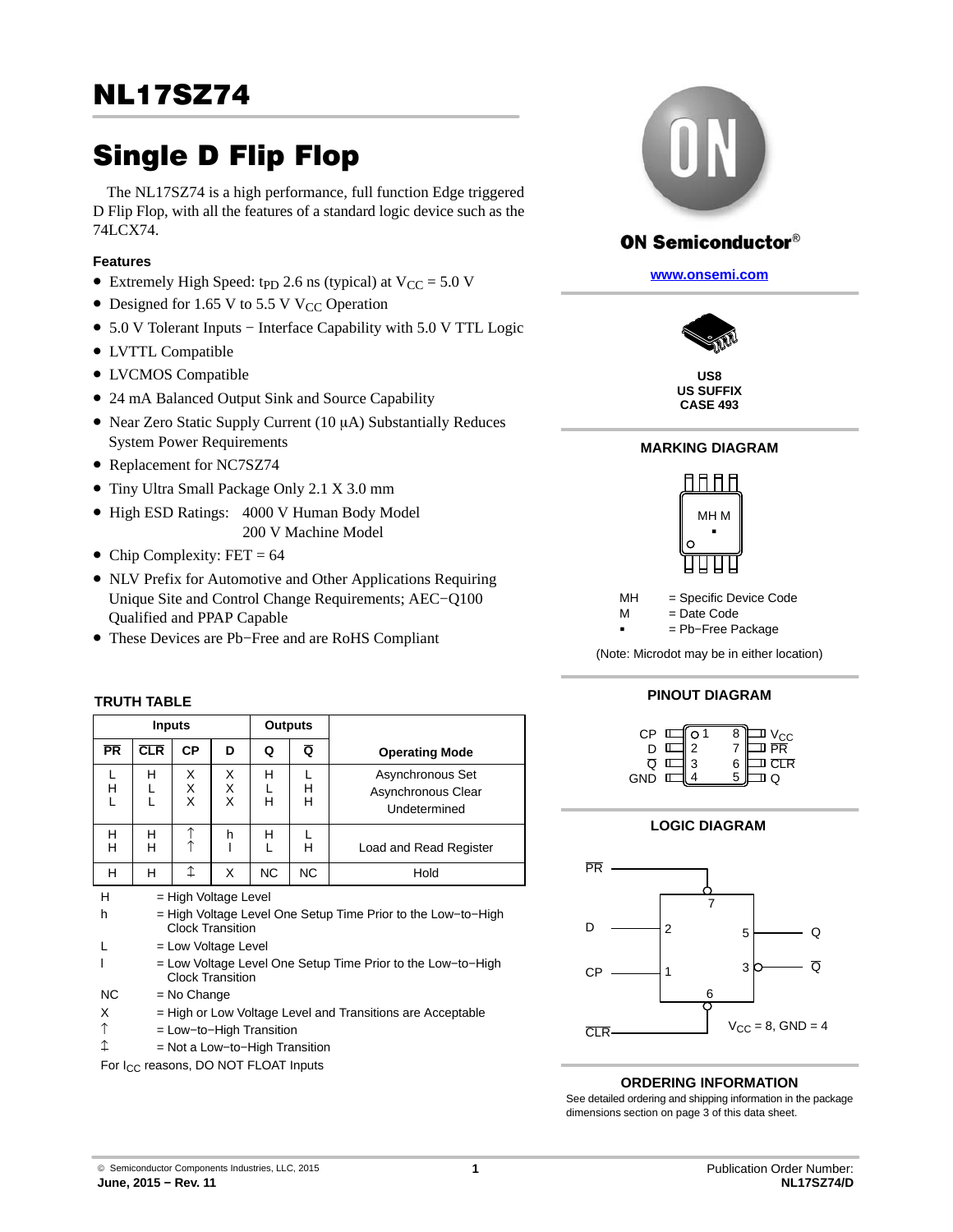#### **MAXIMUM RATINGS**

| Symbol                  | <b>Parameter</b>                                                                                                     | Value                   | <b>Units</b> |
|-------------------------|----------------------------------------------------------------------------------------------------------------------|-------------------------|--------------|
| $V_{CC}$                | DC Supply Voltage                                                                                                    | $-0.5$ to $+7.0$        | $\vee$       |
| $V_{I}$                 | DC Input Voltage                                                                                                     | $-0.5$ to $+7.0$        | $\vee$       |
| $V_{\rm O}$             | DC Output Voltage - Output in High or Low State (Note 1)                                                             | $-0.5$ to $V_{CC}$ +0.5 | $\vee$       |
| $I_{IK}$                | $V_1 <$ GND<br>DC Input Diode Current                                                                                | $-50$                   | mA           |
| Iок                     | DC Output Diode Current<br>$V_O <$ GND                                                                               | $-50$                   | mA           |
| $I_{\rm O}$             | DC Output Sink Current                                                                                               | ±50                     | mA           |
| Icc                     | DC Supply Current Per Supply Pin                                                                                     | ±100                    | mA           |
| <b>IGND</b>             | DC Ground Current Per Ground Pin                                                                                     | ±100                    | mA           |
| <b>T</b> <sub>STG</sub> | Storage Temperature Range                                                                                            | $-65$ to $+150$         | $^{\circ}C$  |
| $T_{L}$                 | Lead Temperature, 1 mm from Case for 10 Seconds                                                                      | 260                     | $^{\circ}C$  |
| $T_{\text{J}}$          | Junction Temperature Under Bias                                                                                      | $+150$                  | $^{\circ}C$  |
| $\theta$ JA             | Thermal Resistance (Note 2)                                                                                          | 250                     | °C/W         |
| $P_D$                   | Power Dissipation in Still Air at 85°C                                                                               | 250                     | mW           |
| <b>MSL</b>              | <b>Moisture Sensitivity</b>                                                                                          | Level 1                 |              |
| $F_R$                   | Flammability Rating, Oxygen Index: 28 to 34                                                                          | UL 94 V-0 @ 0.125 in    |              |
| V <sub>ESD</sub>        | <b>ESD Withstand Voltage</b><br>Human Body Model (Note 3)<br>Machine Model (Note 4)<br>Charged Device Model (Note 5) | >4000<br>>200<br>N/A    | $\vee$       |
| <b>ILATCHUP</b>         | Latchup Performance Above $V_{CC}$ and Below GND at 125°C (Note 6)                                                   | ±100                    | mA           |

Stresses exceeding those listed in the Maximum Ratings table may damage the device. If any of these limits are exceeded, device functionality should not be assumed, damage may occur and reliability may be affected.

1. I<sub>O</sub> absolute maximum rating must be observed.<br>2. Measured with minimum pad spacing on an FR4 board, using 10 mm X 1 inch, 2 ounce copper trace with no air flow.

3. Tested to EIA/JESD22−A114−A.

4. Tested to EIA/JESD22−A115−A.

5. Tested to JESD22−C101−A.

6. Tested to EIA/JESD78.

#### **RECOMMENDED OPERATING CONDITIONS**

| Symbol              | <b>Parameter</b>                                                                                                                   | Min         | Max             | <b>Units</b> |
|---------------------|------------------------------------------------------------------------------------------------------------------------------------|-------------|-----------------|--------------|
| $V_{\rm CC}$        | Supply Voltage<br>Operating<br>Data Retention Only                                                                                 | 1.65<br>1.5 | 5.5<br>5.5      | V            |
| $V_{1}$             | Input Voltage (Note 7)                                                                                                             | 0           | 5.5             | $\vee$       |
| $V_{\rm O}$         | Output Voltage (HIGH or LOW State)                                                                                                 | 0           | 5.5             | V            |
| $T_A$               | Operating Free-Air Temperature                                                                                                     | $-55$       | $+125$          | $^{\circ}C$  |
| $\Delta t/\Delta V$ | Input Transition Rise or Fall Rate<br>$V_{CC}$ = 2.5 V $\pm$ 0.2 V<br>$V_{CC}$ = 3.0 V $\pm$ 0.3 V<br>$V_{CC}$ = 5.0 V $\pm$ 0.5 V | 0<br>0<br>0 | 20<br>10<br>5.0 | ns/V         |

Functional operation above the stresses listed in the Recommended Operating Ranges is not implied. Extended exposure to stresses beyond the Recommended Operating Ranges limits may affect device reliability.

7. Unused inputs may not be left open. All inputs must be tied to a high−logic voltage level or a low−logic input voltage level.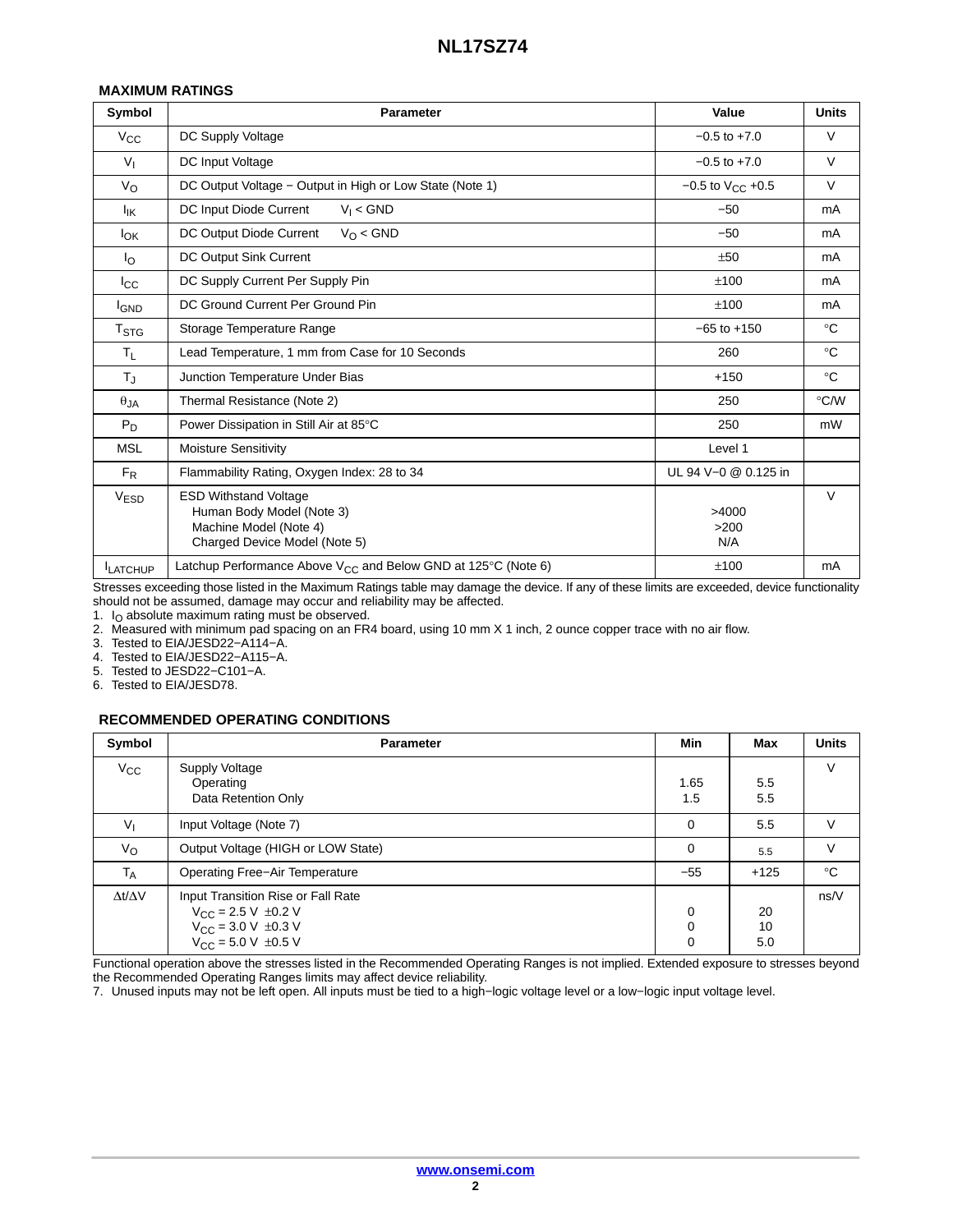#### <span id="page-2-0"></span>**ORDERING INFORMATION**

| <b>Device</b> | Package          | Shipping <sup>†</sup> |
|---------------|------------------|-----------------------|
| NL17SZ74USG   | US8<br>(Pb-Free) | 3000 / Tape & Reel    |
| NLV17SZ74USG* | US8<br>(Pb-Free) | 3000 / Tape & Reel    |

†For information on tape and reel specifications, including part orientation and tape sizes, please refer to our Tape and Reel Packaging Specifications Brochure, BRD8011/D.

\*NLV Prefix for Automotive and Other Applications Requiring Unique Site and Control Change Requirements; AEC−Q100 Qualified and PPAP Capable.

|                       |                                                                                        |                                                                                                                                                                                        |                                                                       |                                                           | $T_A = 25^{\circ}C$                                              |                                           | $-55^{\circ}$ C ≤ T <sub>A</sub> ≤ 125 $^{\circ}$ C       |                                           |                  |
|-----------------------|----------------------------------------------------------------------------------------|----------------------------------------------------------------------------------------------------------------------------------------------------------------------------------------|-----------------------------------------------------------------------|-----------------------------------------------------------|------------------------------------------------------------------|-------------------------------------------|-----------------------------------------------------------|-------------------------------------------|------------------|
| Symbol                | <b>Parameter</b>                                                                       | <b>Condition</b>                                                                                                                                                                       | $V_{\rm CC}$<br>(V)                                                   | Min                                                       | <b>Typ</b>                                                       | <b>Max</b>                                | Min                                                       | <b>Max</b>                                | <b>Units</b>     |
| $V_{\text{IH}}$       | High-Level Input Voltage                                                               |                                                                                                                                                                                        | 1.65                                                                  | $0.75$ $V_{CC}$                                           |                                                                  |                                           | $0.75$ $V_{CC}$                                           |                                           | $\vee$           |
|                       |                                                                                        |                                                                                                                                                                                        | 2.3 to 5.5                                                            | $0.7 V_{CC}$                                              |                                                                  |                                           | $0.7$ $V_{CC}$                                            |                                           |                  |
| $V_{IL}$              | Low-Level Input Voltage                                                                |                                                                                                                                                                                        | 1.65                                                                  |                                                           |                                                                  | $0.25$ $VCC$                              |                                                           | $0.25$ $VCC$                              | $\vee$           |
|                       |                                                                                        |                                                                                                                                                                                        | 2.3 to 5.5                                                            |                                                           |                                                                  | $0.3$ $V_{CC}$                            |                                                           | $0.3$ V <sub>CC</sub>                     |                  |
| $V_{OH}$<br>$V_{OL}$  | High-Level Output Voltage<br>$V_{IN} = V_{II}$ or $V_{II}$<br>Low-Level Output Voltage | $I_{OH} = 100 \mu A$<br>$I_{OH} = -3$ mA<br>$I_{OH} = -8$ mA<br>$I_{OH} = -12$ mA<br>$I_{OH} = -16$ mA<br>$I_{OH} = -24$ mA<br>$I_{OH} = -32 \text{ mA}$<br>$I_{\Omega I} = 100 \mu A$ | 1.65 to 5.5<br>1.65<br>2.3<br>2.7<br>3.0<br>3.0<br>4.5<br>1.65 to 5.5 | $V_{CC}$ – 0.1<br>1.29<br>1.9<br>2.2<br>2.4<br>2.3<br>3.8 | $V_{\rm CC}$<br>1.52<br>2.1<br>2.4<br>2.7<br>2.5<br>4.0<br>0.008 | 0.1                                       | $V_{CC}$ - 0.1<br>1.29<br>1.9<br>2.2<br>2.4<br>2.3<br>3.8 | 0.1                                       | $\vee$<br>$\vee$ |
|                       | $V_{IN} = V_{IH}$                                                                      | $I_{\Omega I} = 3 \text{ mA}$<br>$I_{OL} = 8 \text{ mA}$<br>$I_{\Omega I} = 12 \text{ mA}$<br>$I_{OL}$ = 16 mA<br>$I_{OL}$ = 24 mA<br>$I_{OL}$ = 32 mA                                 | 1.65<br>2.3<br>2.7<br>3.0<br>3.0<br>4.5                               |                                                           | 0.10<br>0.12<br>0.15<br>0.19<br>0.30<br>0.30                     | 0.24<br>0.3<br>0.4<br>0.4<br>0.55<br>0.55 |                                                           | 0.24<br>0.3<br>0.4<br>0.4<br>0.55<br>0.55 |                  |
| <b>I<sub>IN</sub></b> | Input Leakage Current                                                                  | $V_{IN}$ = 5.5 V or<br><b>GND</b>                                                                                                                                                      | 0 to 5.5                                                              |                                                           |                                                                  | ±0.1                                      |                                                           | ±1.0                                      | μA               |
| $I_{\text{OFF}}$      | Power Off<br>Leakage Current                                                           | $V_{IN}$ = 5.5 V or<br>$V_{OUT}$ = 5.5 V                                                                                                                                               | $\mathbf 0$                                                           |                                                           |                                                                  | 1.0                                       |                                                           | 10 <sup>10</sup>                          | μA               |
| $I_{\rm CC}$          | Quiescent Supply Current                                                               | $V_{IN}$ = 5.5 V or<br><b>GND</b>                                                                                                                                                      | 5.5                                                                   |                                                           |                                                                  | 1.0                                       |                                                           | 10                                        | μA               |

### **DC ELECTRICAL CHARACTERISTICS**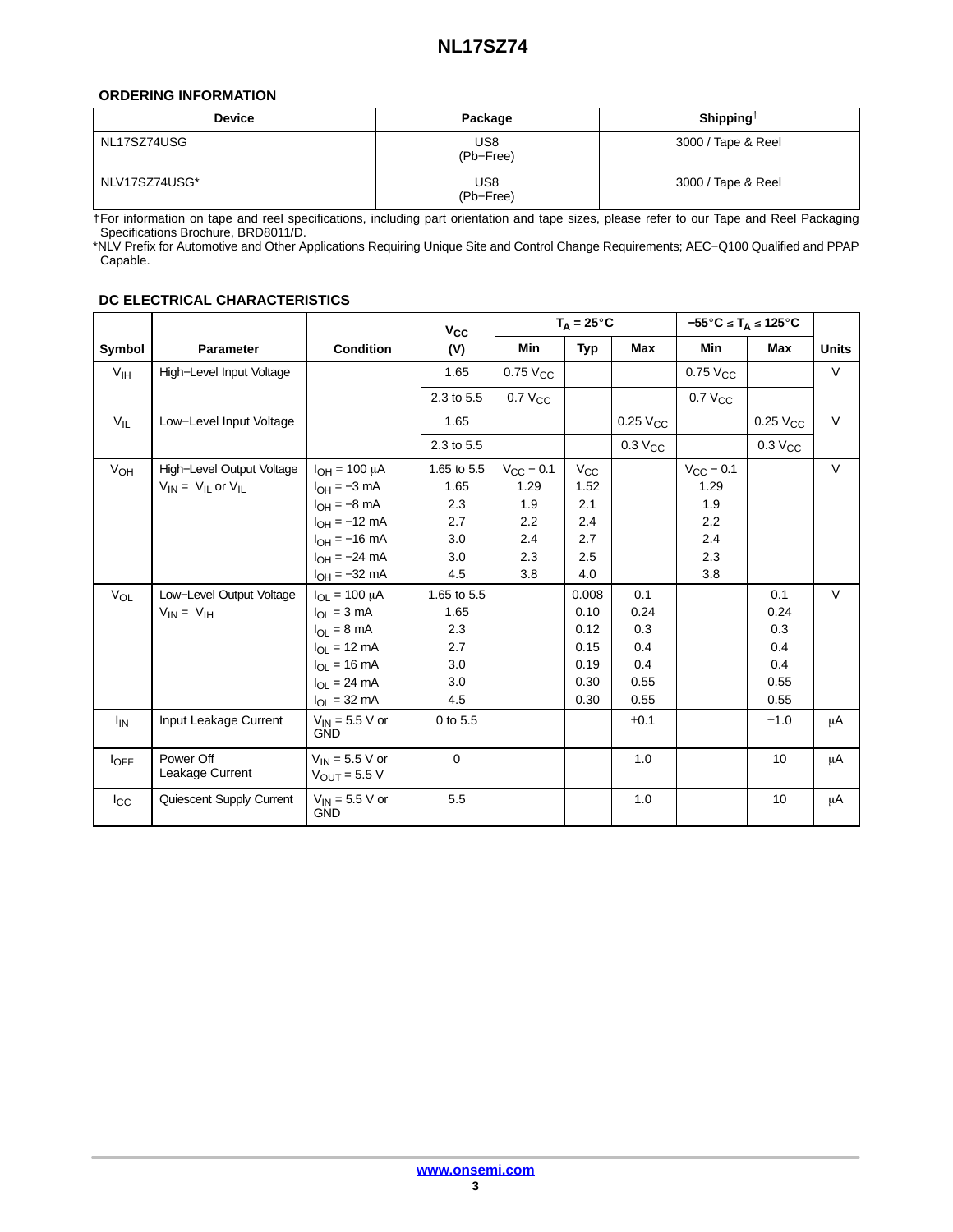# **NL17SZ74**

|                    |                                                                                       |                |                                            | $T_A = 25^{\circ}C$ |            |            |         | $T_A = -55$ to 125 °C |                      |
|--------------------|---------------------------------------------------------------------------------------|----------------|--------------------------------------------|---------------------|------------|------------|---------|-----------------------|----------------------|
| Symbol             | Parameter                                                                             | $V_{CC} (V)$   | <b>Test Conditions</b>                     | Min                 | <b>Typ</b> | <b>Max</b> | Min     | Max                   | <b>Units</b>         |
| $f_{MAX}$          | Maximum Clock                                                                         | $1.8 \pm 0.15$ | $C_L = 15 pF$                              | 75                  |            |            | 75      |                       | <b>MHz</b>           |
|                    | Frequency                                                                             | $2.5 \pm 0.2$  | $R_D = 1 M\Omega$                          | 150                 |            |            | 150     |                       |                      |
|                    | (50% Duty Cycle)                                                                      | $3.3 \pm 0.3$  | $S_1 =$ Open                               | 200                 |            |            | 200     |                       |                      |
|                    | (Waveform 1)                                                                          | $5.0\pm0.5$    |                                            | 250                 |            |            | 250     |                       |                      |
|                    |                                                                                       | $3.3\pm0.3$    | $C_1 = 50$ pF,                             | 175                 |            |            | 175     |                       |                      |
|                    |                                                                                       | $5.0 \pm 0.5$  | $R_D = 500 \Omega$ , S <sub>1</sub> = Open | 200                 |            |            | 200     |                       |                      |
| t <sub>PLH</sub> , | Propagation Delay,                                                                    | $1.8 \pm 0.15$ | $C_1 = 15$ pF                              | 2.5                 | 6.5        | 12.5       | 2.5     | 13                    | ns                   |
| t <sub>PHL</sub>   | $CP$ to Q or $\overline{Q}$                                                           | $2.5\pm0.2$    | $R_D = 1 M\Omega$                          | 1.5                 | 3.8        | 7.5        | 1.5     | 8.0                   |                      |
|                    | (Waveform 1)                                                                          | $3.3\pm0.3$    | $S_1 =$ Open                               | 1.0                 | 2.8        | 6.5        | 1.0     | 7.0                   |                      |
|                    |                                                                                       | $5.0\pm0.5$    |                                            | 0.8                 | 2.2        | 4.5        | 0.8     | 5.0                   |                      |
|                    |                                                                                       | $3.3\pm0.3$    | $C_L = 50$ pF,                             | 1.0                 | 3.4        | 7.0        | 1.0     | 7.5                   |                      |
|                    |                                                                                       | $5.0\pm0.5$    | $R_D = 500 \Omega$ , S <sub>1</sub> = Open | 1.0                 | 2.6        | 5.0        | 1.0     | $5.5\,$               |                      |
| t <sub>PLH</sub> , | Propagation Delay,                                                                    | $1.8 \pm 0.15$ | $C_L = 15 pF$                              | 2.5                 | 6.5        | 14         | 2.5     | 14.5                  | ns                   |
| t <sub>PHL</sub>   | $\overline{\mathsf{PR}}$ or $\overline{\mathsf{CLR}}$ to Q or $\overline{\mathsf{Q}}$ | $2.5\pm0.2$    | $R_D = 1 M\Omega$                          | 1.5                 | 3.8        | 9.0        | 1.5     | 9.5                   | ns<br>ns<br>ns<br>ns |
|                    | (Waveform 2)                                                                          | $3.3\pm0.3$    | $S_1 =$ Open                               | 1.0                 | 2.8        | 6.5        | 1.0     | 7.0                   |                      |
|                    |                                                                                       | $5.0\pm0.5$    |                                            | 0.8                 | 2.2        | 5.0        | 0.8     | 5.5                   |                      |
|                    |                                                                                       | $3.3\pm0.3$    | $C_1 = 50$ pF,                             | 1.0                 | 3.4        | 7.0        | 1.0     | 7.5                   |                      |
|                    |                                                                                       | $5.0 \pm 0.5$  | $R_D = 500 \Omega$ , S <sub>1</sub> = Open | 1.0                 | 2.6        | 5.0        | 1.0     | 5.5                   |                      |
| $t_{\rm S}$        | Setup Time, D to CP                                                                   | $1.8\pm0.15$   | $C_1 = 15 pF$                              | 6.5                 |            |            | 6.5     |                       |                      |
|                    | (Waveform 1)                                                                          | $2.5\pm0.2$    | $R_D = 1 M\Omega$                          | 3.5                 |            |            | 3.5     |                       |                      |
|                    |                                                                                       | $3.3 \pm 0.3$  | $S_1 =$ Open                               | 2.0                 |            |            | 2.0     |                       |                      |
|                    |                                                                                       | $5.0\pm0.5$    |                                            | 1.5                 |            |            | 1.5     |                       |                      |
|                    |                                                                                       | $3.3\pm0.3$    | $C_L = 50$ pF,                             | 2.0                 |            |            | 2.0     |                       |                      |
|                    |                                                                                       | $5.0\pm0.5$    | $R_D = 500 \Omega$ , S <sub>1</sub> = Open | 1.5                 |            |            | 1.5     |                       |                      |
| tΗ                 | Hold Time, D to CP                                                                    | $1.8 \pm 0.15$ | $C_L = 15 pF$                              | 0.5                 |            |            | 0.5     |                       |                      |
|                    | (Waveform 1)                                                                          | $2.5\pm0.2$    | $R_D = 1 M\Omega$                          | 0.5                 |            |            | 0.5     |                       |                      |
|                    |                                                                                       | $3.3\pm0.3$    | $S_1 =$ Open                               | 0.5                 |            |            | 0.5     |                       |                      |
|                    |                                                                                       | $5.0 \pm 0.5$  |                                            | 0.5                 |            |            | 0.5     |                       |                      |
|                    |                                                                                       | $3.3\pm0.3$    | $C_L = 50 pF,$                             | 0.5                 |            |            | 0.5     |                       |                      |
|                    |                                                                                       | $5.0\pm0.5$    | $R_D = 500 \Omega$ , S <sub>1</sub> = Open | 0.5                 |            |            | 0.5     |                       |                      |
| $t_{\mathsf{W}}$   | Pulse Width,                                                                          | $1.8\pm0.15$   | $C_L = 15$ pF                              | 6.0                 |            |            | 6.0     |                       |                      |
|                    | CP, CLR, PR                                                                           | $2.5\pm0.2$    | $R_D = 1 M\Omega$                          | 4.0                 |            |            | 4.0     |                       |                      |
|                    | (Waveform 3)                                                                          | $3.3\pm0.3$    | $S_1 =$ Open                               | 3.0                 |            |            | 3.0     |                       |                      |
|                    |                                                                                       | $5.0\pm0.5$    |                                            | 2.0                 |            |            | 2.0     |                       |                      |
|                    |                                                                                       | $3.3\pm0.3$    | $C_L = 50$ pF,                             | 3.0                 |            |            | 3.0     |                       |                      |
|                    |                                                                                       | $5.0 \pm 0.5$  | $R_D = 500 \Omega$ , S <sub>1</sub> = Open | 2.0                 |            |            | 2.0     |                       |                      |
| $t_{REC}$          | Recover Time                                                                          | $1.8 \pm 0.15$ | $C_L = 15 pF$                              | 8.0                 |            |            | 8.0     |                       |                      |
|                    | PR; CLR to CP                                                                         | $2.5 \pm 0.2$  | $R_D = 1 M\Omega$                          | 4.5                 |            |            | 4.5     |                       |                      |
|                    | (Waveform 3)                                                                          | $3.3\pm0.3$    | $S_1 =$ Open                               | 3.0                 |            |            | 3.0     |                       |                      |
|                    |                                                                                       | $5.0\pm0.5$    |                                            | 3.0                 |            |            | 3.0     |                       |                      |
|                    |                                                                                       | $3.3\pm0.3$    | $C_L = 50 pF,$                             | 3.0                 |            |            | $3.0\,$ |                       |                      |
|                    |                                                                                       | $5.0 \pm 0.5$  | $R_D = 500 \Omega$ , S <sub>1</sub> = Open | 3.0                 |            |            | 3.0     |                       |                      |

 $_{\sf PD}$  is defined as the value of the internal equivalent capacitance which is calculated from the operating current consumption without load. Average operating current can be obtained by the equation:  $I_{CC(OPR)} = C_{PD} \cdot V_{CC} \cdot f_{in} + I_{CC}/2$  (per flip–flop). C<sub>PD</sub> is used to determine the no–load dynamic power consumption; P<sub>D</sub> = C<sub>PD</sub>  $\cdot$  V<sub>CC</sub><sup>2</sup>  $\cdot$   $f_{in} + I_{CC} \cdot$ 

#### **CAPACITANCE** (Note 9)

| <b>Symbol</b> | <b>Parameter</b>                                                | <b>Condition</b>                                        | <b>Typical</b> | Unit |
|---------------|-----------------------------------------------------------------|---------------------------------------------------------|----------------|------|
| $C_{IN}$      | Input Capacitance                                               | $V_{C}$ = 5.5 V                                         | 7.0            | pF   |
| Соит          | <b>Output Capacitance</b>                                       | $V_{C}$ = 5.5 V                                         | 7.0            | pF   |
| $C_{PD}$      | Power Dissipation Capacitance (Note 10)<br>$Frequency = 10 MHz$ | $V_{\text{CC}} = 3.3 \text{ V}$<br>$V_{\rm CC} = 5.0 V$ | 16<br>21       | pF   |

9. T<sub>A</sub> = +25°C, f = 1 MHz

10. C<sub>PD</sub> is defined as the value of the internal equivalent capacitance which is derived from dynamic operating current consumption (I<sub>CCD</sub>) at no output loading and operating at 50% duty cycle. (See Figure [1](#page-4-0)) C<sub>PD</sub> is related to I<sub>CCD</sub> dynamic operating current by the expression:  $I_{CCD} = C_{PD} \cdot V_{CC} \cdot f_{in} + I_{CC(static)}$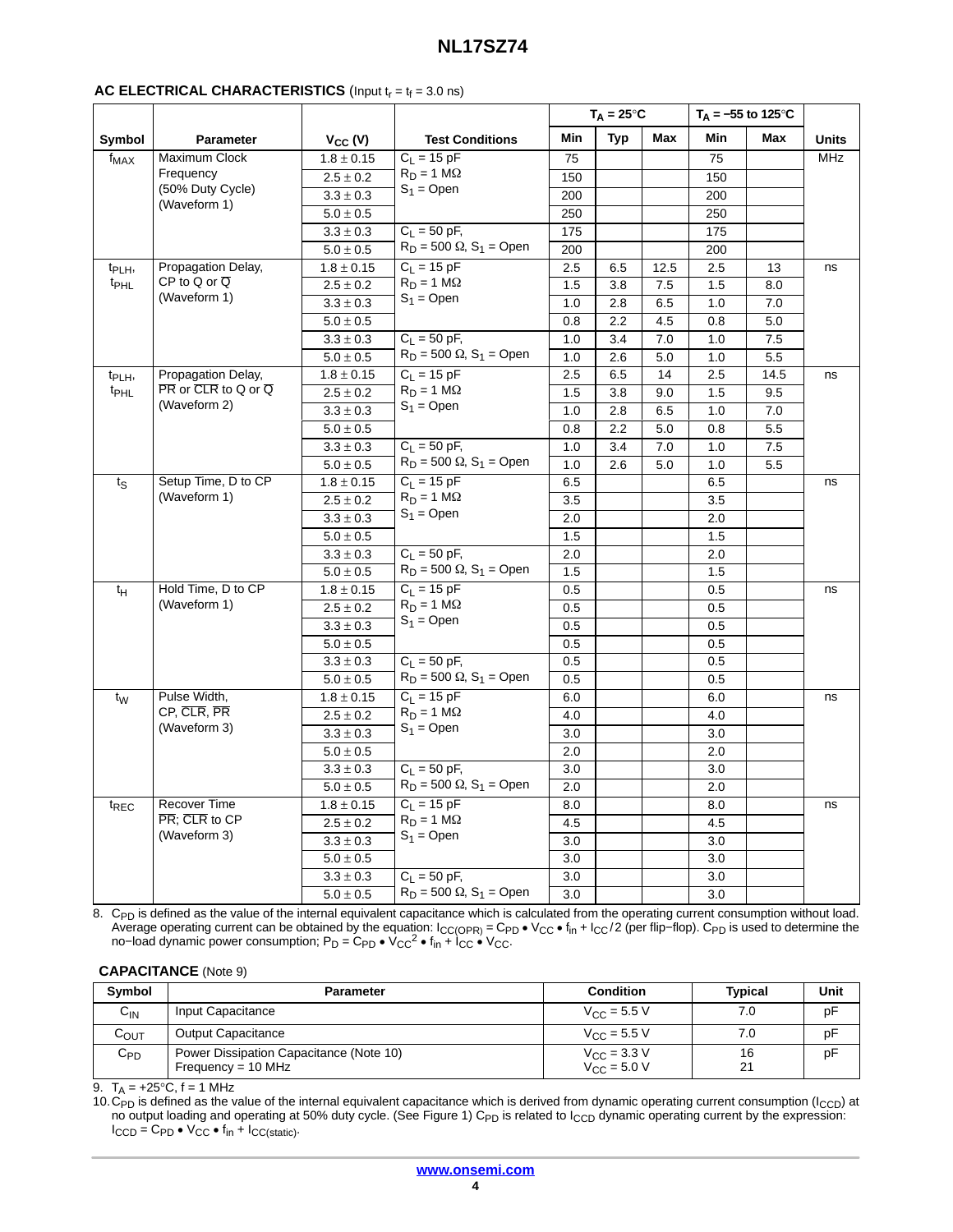**NL17SZ74**

<span id="page-4-0"></span>

**Figure 2. Test Circuit**